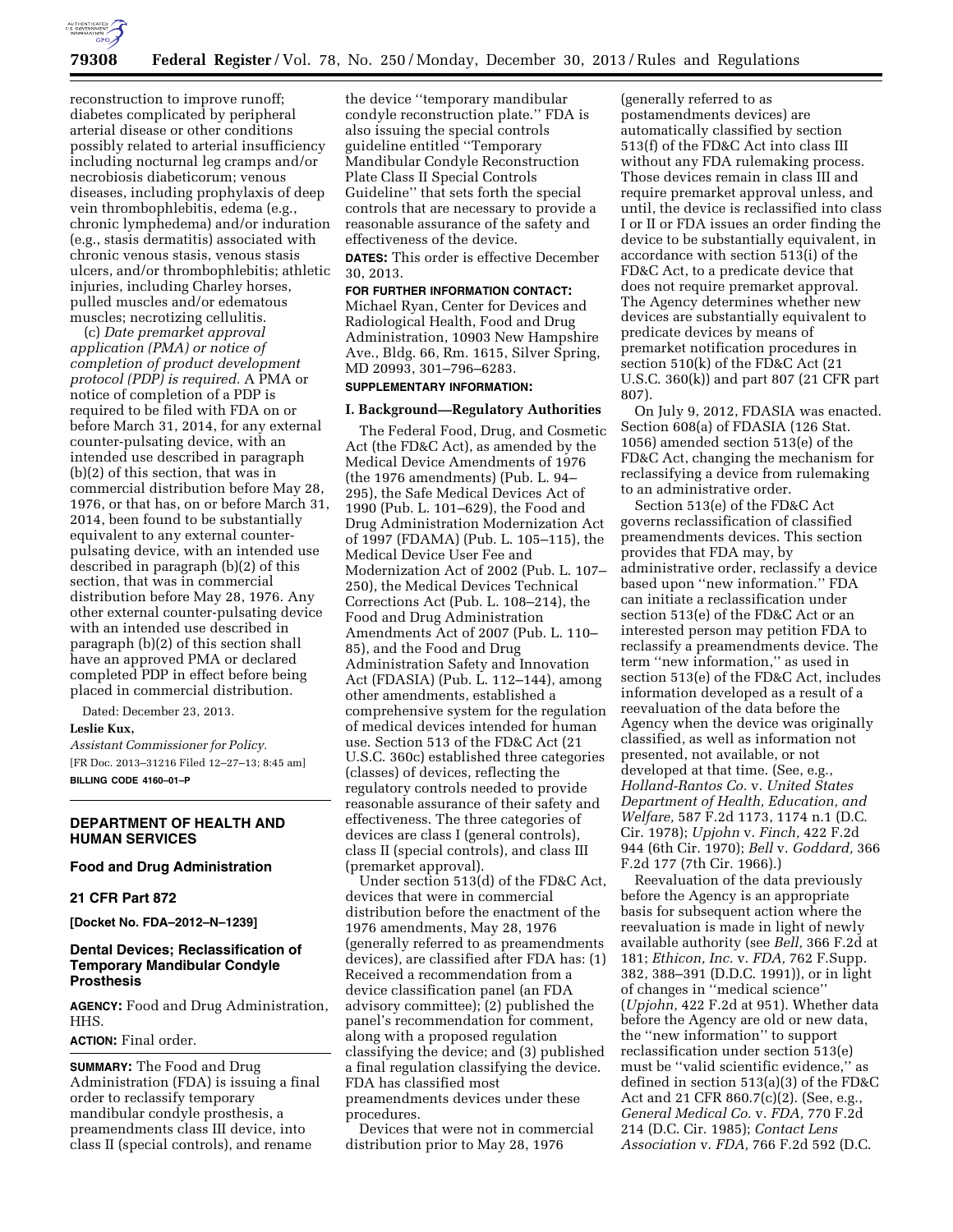Cir. 1985), cert. denied, 474 U.S. 1062 (1986).)

FDA relies upon ''valid scientific evidence'' in the classification process to determine the level of regulation for devices. To be considered in the reclassification process, the ''valid scientific evidence'' upon which the Agency relies must be publicly available. Publicly available information excludes trade secret and/or confidential commercial information, e.g., the contents of a pending premarket approval application (PMA). (See section 520(c) of the FD&C Act (21 U.S.C. 360j(c)).) Section 520(h)(4) of the FD&C Act, added by FDAMA, provides that FDA may use, for reclassification of a device, certain information in a PMA 6 years after the application has been approved. This includes information from clinical and preclinical tests or studies that demonstrate the safety or effectiveness of the device but does not include descriptions of methods of manufacture or product composition and other trade secrets.

Section 513(e)(1) of the FD&C Act sets forth the process for issuing a final order. Specifically, prior to the issuance of a final order reclassifying a device, the following must occur: (1) Publication of a proposed order in the **Federal Register**; (2) a meeting of a device classification panel described in section 513(b) of the FD&C Act; and (3) consideration of comments to a public docket. FDA published a proposed order to reclassify this device in the **Federal Register** of February 7, 2013 (78 FR 9010) (the 2013 proposed order). FDA received and has considered one comment on the 2013 proposed order, as discussed in section II of this document. On February 12, 1997, FDA held a meeting of a device classification panel described in section 513(b) of the FD&C Act with respect to temporary mandibular condyle prosthesis (the 1997 Panel), and therefore, has met this requirement under section 513(e)(1) of the FD&C Act. As explained further in section II of the 2013 proposed order, a meeting of a device classification panel described in section 513(b) of the FD&C Act took place in 1997 to discuss whether temporary mandibular condyle prosthesis should be reclassified or remain in class III, and the 1997 Panel recommended that the device be reclassified into class II because there was sufficient information to establish special controls. FDA is not aware of new information since the 1997 Panel that would provide a basis for a different recommendation or findings.

### **II. Public Comments in Response to the Proposed Order**

In response to the 2013 proposed order to reclassify temporary mandibular condyle prostheses and rename the device temporary mandibular condyle reconstruction plates (TMCRPs), FDA received one comment. This comment disagreed with FDA's intent to reclassify these devices from class III to class II. The commenter believes that TMCRPs should be classified as class III (PMA) devices, similar to permanent mandibular condyle prostheses, because reclassification to class II (special controls) would allow TMCRPs to enter the market and be used off-label for permanent use. FDA disagrees with this comment. FDA generally does not regulate the practice of medicine but rather regulates the use of a device as indicated by the party offering the device for interstate commerce. The indications for TMCRP are limited to temporary use by the codified identification. FDA is requiring in the special control guideline for this device (see section IV of this final order) patient labeling for TMCRP devices that clearly indicate that the device ''is intended for temporary use (defined as less than 24 months) only. It is not intended to permanently reconstruct the TMJ. It is not intended for permanent treatment of TMJ disorders.'' FDA recommends that patients discuss the risks and benefits of any treatment with their surgeon, especially if off-label use is involved.

The commenter also states that the special controls are not rigorous enough and that clinical trials are necessary to provide a reasonable assurance of the device's safety and effectiveness. The commenter suggests that classification to class II (special controls) precludes FDA from requesting clinical data for these devices. FDA disagrees with this comment. FDA believes that the special controls provide a reasonable assurance of safety and effectiveness for TMCRP devices that feature similar technology and indications. The Agency believes it has identified all relevant risks to health (see section V of the 2013 proposed order) and that the mitigation methods described in the associated special controls guideline will be effective in mitigating these risks. These risks and mitigations were based on recommendations from the 1997 Panel and information provided by manufacturers in response to the section 515(i) of the FD&C Act call for information, which included information on preclinical testing and literature reports demonstrating that

TMCRPs are effective for temporary reconstruction of the mandible and not associated with complications. FDA is also not precluded from requesting clinical data for TMCRP devices where it is necessary to demonstrate substantial equivalence. See section 513(a)(1)(B) of the FD&C Act.

The commenter also states that the new identification for this device is misleading and that the device should be limited to terminally ill patients who have had a tumor resection procedure. FDA disagrees with these comments. FDA believes the 1997 Panel did not intend to limit the use of TMCRP to terminally ill patients. FDA believes that the identified risks to health associated with TMCRP devices are inclusive for a patient population that has undergone resective surgical procedures, whether the result of a tumor or not, that requires the removal of the mandibular condyle and mandibular bone. Further, FDA believes that the identified special controls mitigate these risks and provide a reasonable assurance of safety and effectiveness in this patient population.

#### **III. The Final Order**

Under section 513(e) of the FD&C Act, FDA is adopting its findings as published in the preamble to the 2013 proposed order. FDA is issuing this final order to reclassify temporary mandibular condyle prostheses from class III to class II, rename them temporary mandibular condyle reconstruction plates, and establish special controls by revising part 872 (21 CFR part 872).

Section 510(m) of the FD&C Act provides that FDA may exempt a class II device from the premarket notification requirements under section 510(k) of the FD&C Act if FDA determines that premarket notification is not necessary to provide reasonable assurance of the safety and effectiveness of the devices. FDA has determined that premarket notification is necessary to provide reasonable assurance of safety and effectiveness of TMCRPs, and therefore, this device type is not exempt from premarket notification requirements.

## **IV. Electronic Access to the Special Controls Guideline**

Persons interested in obtaining a copy of the guideline may do so by using the Internet. A search capability for all Center for Devices and Radiological Health guidelines and guidance documents is available at *[http://](http://www.fda.gov/MedicalDevices/DeviceRegulationandGuidance/GuidanceDocuments/default.htm) [www.fda.gov/MedicalDevices/](http://www.fda.gov/MedicalDevices/DeviceRegulationandGuidance/GuidanceDocuments/default.htm) [DeviceRegulationandGuidance/](http://www.fda.gov/MedicalDevices/DeviceRegulationandGuidance/GuidanceDocuments/default.htm) [GuidanceDocuments/default.htm.](http://www.fda.gov/MedicalDevices/DeviceRegulationandGuidance/GuidanceDocuments/default.htm)* The